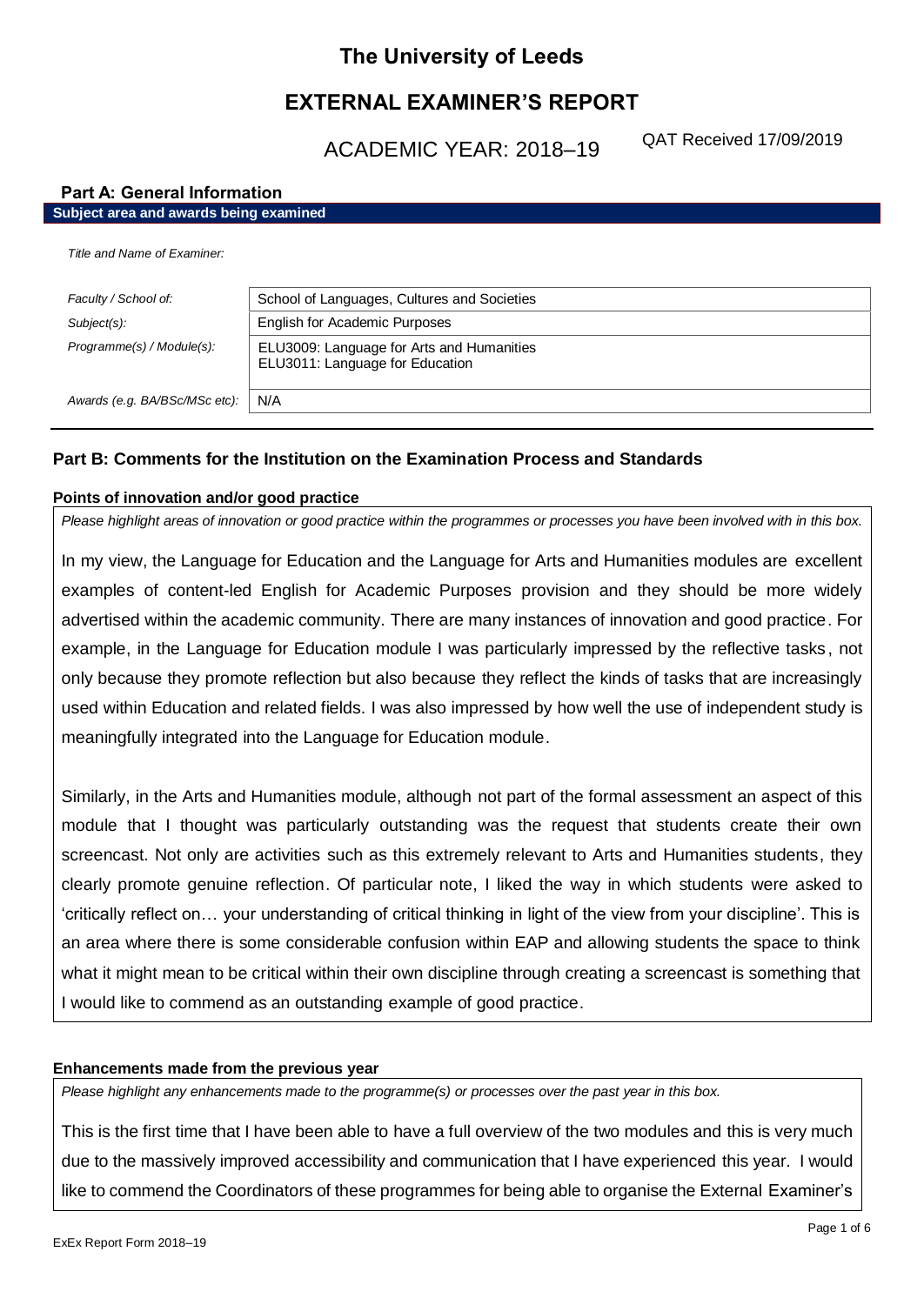materials and find the time to speak to me in the week prior to the Examination Board. Both modules are extremely well run and I have no major concerns over the structure, management or assessment of the modules and believe that in many respects they reflect best practice in the field.

# **Matters for Urgent Attention**

*If there are any areas which you think require urgent attention before the programme is offered again please note them in this box*

There are no matters requiring urgent attention.

# *For Examiners in the first year of appointment only*

| Were you provided with an External Examiner Handbook?                                                         | N/A |
|---------------------------------------------------------------------------------------------------------------|-----|
| Were you provided with copies of previous External Examiners' reports and the School's<br>responses to these? | N/A |
| Were you provided with a External Examiner Mentor?                                                            | N/A |

### *For Examiners completing their term of appointment only*

| -4. | Have you observed improvements in the programme(s) over the period of your appointment?            | N/A |
|-----|----------------------------------------------------------------------------------------------------|-----|
| -5. | Has the school responded to comments and recommendations you have made?                            | N/A |
| 6.  | Where recommendations have not been implemented, did the school provide clear reasons for<br>this? | N/A |
|     | Have you acted as an External Examiner Mentor?                                                     | N/A |

*Please comment on your experience of the programme(s) over the period of your appointment, remarking in particular on changes from year to year and the progressive development and enhancement of the learning and teaching provision, on standards achieved, on marking and assessment and the procedures of the School*

N/A

# **Standards**

| 8.<br>Y<br>Is the overall programme structure coherent and appropriate for the level of study?<br>9.<br>Y<br>Does the programme structure allow the programme aims and intended learning outcomes to be<br>met?<br>10.<br>Y<br>Are the programme aims and intended learning outcomes commensurate with the level of award?<br>Y<br>11.<br>Did the Aims and ILOs meet the expectations of the national subject benchmark (where relevant)?<br>Y<br>12.<br>Is the programme(s) comparable with similar programmes at other institutions?<br>Please use this box to explain your overall impression of the programme structure, design, aims and intended<br>learning outcomes.<br>The modules compare well with similar content-led pre-sessional programmes I have taught on and have<br>assessed either in my role as an External Examiner or as a BALEAP Assessor. Both modules provide<br>appropriate and clearly articulated Intended Learning Outcomes.<br>13.<br>Y<br>Is the influence of research on the curriculum and learning and teaching clear?<br>$- \cdot$<br>$\mathbf{a}$ and $\mathbf{a}$ and $\mathbf{a}$ and $\mathbf{a}$ |  |  |  |
|--------------------------------------------------------------------------------------------------------------------------------------------------------------------------------------------------------------------------------------------------------------------------------------------------------------------------------------------------------------------------------------------------------------------------------------------------------------------------------------------------------------------------------------------------------------------------------------------------------------------------------------------------------------------------------------------------------------------------------------------------------------------------------------------------------------------------------------------------------------------------------------------------------------------------------------------------------------------------------------------------------------------------------------------------------------------------------------------------------------------------------------------|--|--|--|
|                                                                                                                                                                                                                                                                                                                                                                                                                                                                                                                                                                                                                                                                                                                                                                                                                                                                                                                                                                                                                                                                                                                                            |  |  |  |
|                                                                                                                                                                                                                                                                                                                                                                                                                                                                                                                                                                                                                                                                                                                                                                                                                                                                                                                                                                                                                                                                                                                                            |  |  |  |
|                                                                                                                                                                                                                                                                                                                                                                                                                                                                                                                                                                                                                                                                                                                                                                                                                                                                                                                                                                                                                                                                                                                                            |  |  |  |
|                                                                                                                                                                                                                                                                                                                                                                                                                                                                                                                                                                                                                                                                                                                                                                                                                                                                                                                                                                                                                                                                                                                                            |  |  |  |
|                                                                                                                                                                                                                                                                                                                                                                                                                                                                                                                                                                                                                                                                                                                                                                                                                                                                                                                                                                                                                                                                                                                                            |  |  |  |
|                                                                                                                                                                                                                                                                                                                                                                                                                                                                                                                                                                                                                                                                                                                                                                                                                                                                                                                                                                                                                                                                                                                                            |  |  |  |
|                                                                                                                                                                                                                                                                                                                                                                                                                                                                                                                                                                                                                                                                                                                                                                                                                                                                                                                                                                                                                                                                                                                                            |  |  |  |
|                                                                                                                                                                                                                                                                                                                                                                                                                                                                                                                                                                                                                                                                                                                                                                                                                                                                                                                                                                                                                                                                                                                                            |  |  |  |
|                                                                                                                                                                                                                                                                                                                                                                                                                                                                                                                                                                                                                                                                                                                                                                                                                                                                                                                                                                                                                                                                                                                                            |  |  |  |
|                                                                                                                                                                                                                                                                                                                                                                                                                                                                                                                                                                                                                                                                                                                                                                                                                                                                                                                                                                                                                                                                                                                                            |  |  |  |

*Please explain how this is/could be achieved (examples might include: curriculum design informed by current research in the subject; practice informed by research; students undertaking research)*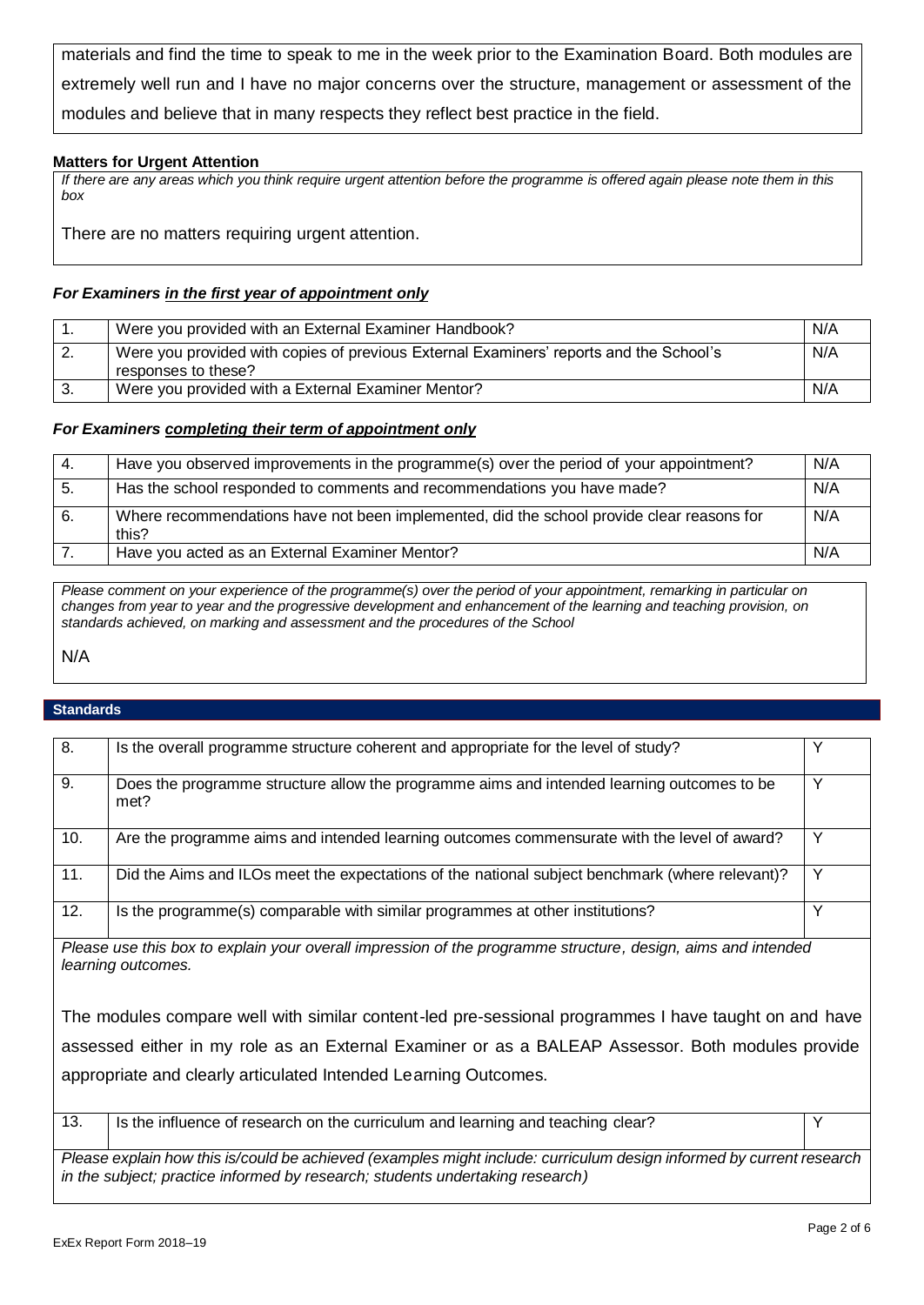| 14. | Does the programme form part of an Integrated PhD?                                           | N |
|-----|----------------------------------------------------------------------------------------------|---|
|     | Please comment on the appropriateness of the programme as training for a PhD:                |   |
| 15. | Does the programme include clinical practice components?                                     | N |
|     | Please comment on the learning and assessment of practice components of the curriculum here: |   |
| 16. | Is the programme accredited by a Professional or Statutory Regulatory Body (PSRB)?           | N |
|     |                                                                                              |   |

# **Assessment and Feedback**

17. Does the programme design clearly align intended learning outcomes with assessment?

*Please comment on the assessment methods and the appropriateness of these to the ILOs, in particular: the design and structure of the assessment methods, and the arrangements for the marking of modules and the classification of awards; the quality of teaching, learning and assessment methods that may be indicated by student performance.*

The design and structure of the assessment methods and the arrangements for the marking of modules and classification of awards are very appropriate. I was particularly impressed by the assessment descriptors, which give a very clear visual representation and represent excellent practice. I was also very impressed by the standard of marking and level of feedback across the two modules, though a little more care could be taken to ensure that the volume and style of feedback are comparable across all task types. Further care should also be taken with some of the wording of feedback.

| 18.                                                                                                                                                                                                                                                                                                                              | Is the design and structure of the assessment methods appropriate to the level of award?                                           |   |
|----------------------------------------------------------------------------------------------------------------------------------------------------------------------------------------------------------------------------------------------------------------------------------------------------------------------------------|------------------------------------------------------------------------------------------------------------------------------------|---|
| 19.                                                                                                                                                                                                                                                                                                                              | Were students given adequate opportunity to demonstrate their achievement of the programme<br>aims and intended learning outcomes? | Y |
| Please comment on the academic standards demonstrated by the students and, where possible, their performance in relation<br>to students on comparable courses; the strengths and weaknesses of the students as a cohort:<br>The academic standards demonstrated by the students are comparable with those of students on similar |                                                                                                                                    |   |
|                                                                                                                                                                                                                                                                                                                                  | programmes with which I am familiar.                                                                                               |   |
| Please use this box to provide any additional comments you would like to make in relation to assessment and<br>feedback:                                                                                                                                                                                                         |                                                                                                                                    |   |

N/A

# **The Progression and Awards Process**

20. Were you provided with guidance relating to the External Examiner's role, powers and responsibilities in the examination process?

Y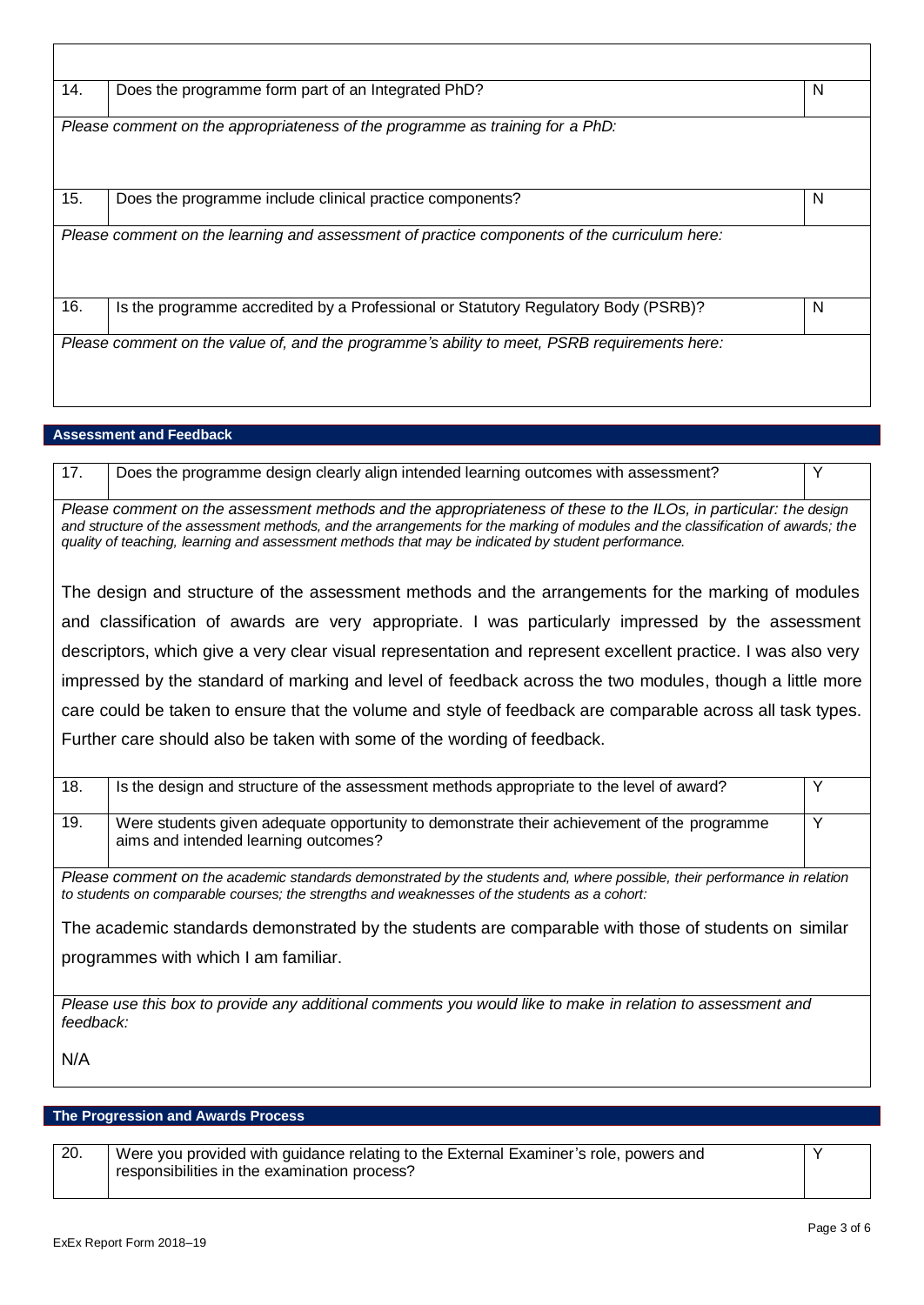| $\overline{21}$ . | Was the progression and award guidance provided sufficient for you to act effectively as an<br><b>External Examiner?</b>                          | Y              |
|-------------------|---------------------------------------------------------------------------------------------------------------------------------------------------|----------------|
| 22.               | Did you receive appropriate programme documentation for your area(s) of responsibility?                                                           | $\overline{Y}$ |
| 23.               | Did you receive appropriate module documentation for your area(s) of responsibility?                                                              | Y              |
| 24.               | Did you receive full details of marking criteria applicable to your area(s) of responsibility?                                                    | Y              |
| 25.               | Were you provided with all draft examination papers/assessments?                                                                                  | N/A            |
| $\overline{26}$ . | Was the nature and level of the assessment questions appropriate?                                                                                 | Ÿ              |
| 27.               | Were suitable arrangements made to consider your comments on assessment questions?                                                                | N/A            |
| $\overline{28}$ . | Was sufficient assessed work made available to enable you to have confidence in your evaluation<br>of the standard of student work?               | $\overline{Y}$ |
| 29.               | Were the examination scripts clearly marked/annotated?                                                                                            | Y              |
| 30.               | Was the choice of subjects for final year projects and/or dissertations appropriate?                                                              | N/A            |
| 31.               | Was the method and standard of assessment appropriate for the final year projects and/or<br>dissertations?                                        | N/A            |
| $\overline{32}$ . | Were the administrative arrangements satisfactory for the whole process, including the operation of<br>the Progression and Awards Board?          | $\overline{Y}$ |
| 33.               | Were you able to attend the Progression and Awards Board meeting?                                                                                 | $\mathsf{N}$   |
| 34.               | Were you satisfied with the recommendations of the Progression and Awards Board?                                                                  | N/A            |
| 35.               | Were you satisfied with the way decisions from the School Special Circumstances meeting were<br>communicated to the Progression and Awards Board? | N/A            |
|                   | Please use this box to provide any additional comments you would like to make on the questions above:                                             |                |

### **Other comments**

# **Please use this box if you wish to make any further comments not covered elsewhere on the form**

In last year's report I discussed the relevance of the Jennifer Moon text on the Language for Arts and Humanities module. It is evident from my discussion with the Course Coordinator this year that a great deal of work has gone into revising the lecture slides, with the result that a more balanced view of Moon's position is now presented. I do not wish to appear to undermine what is a highly successful programme, nor to reiterate my difficulties with the Moon title, however I would like to highlight again that critical thinking is not in itself a 'way in' and for this reason I would recommend that Leeds consider introducing some Critical Theory and allow students to discuss how views about art, for example, have changed through time.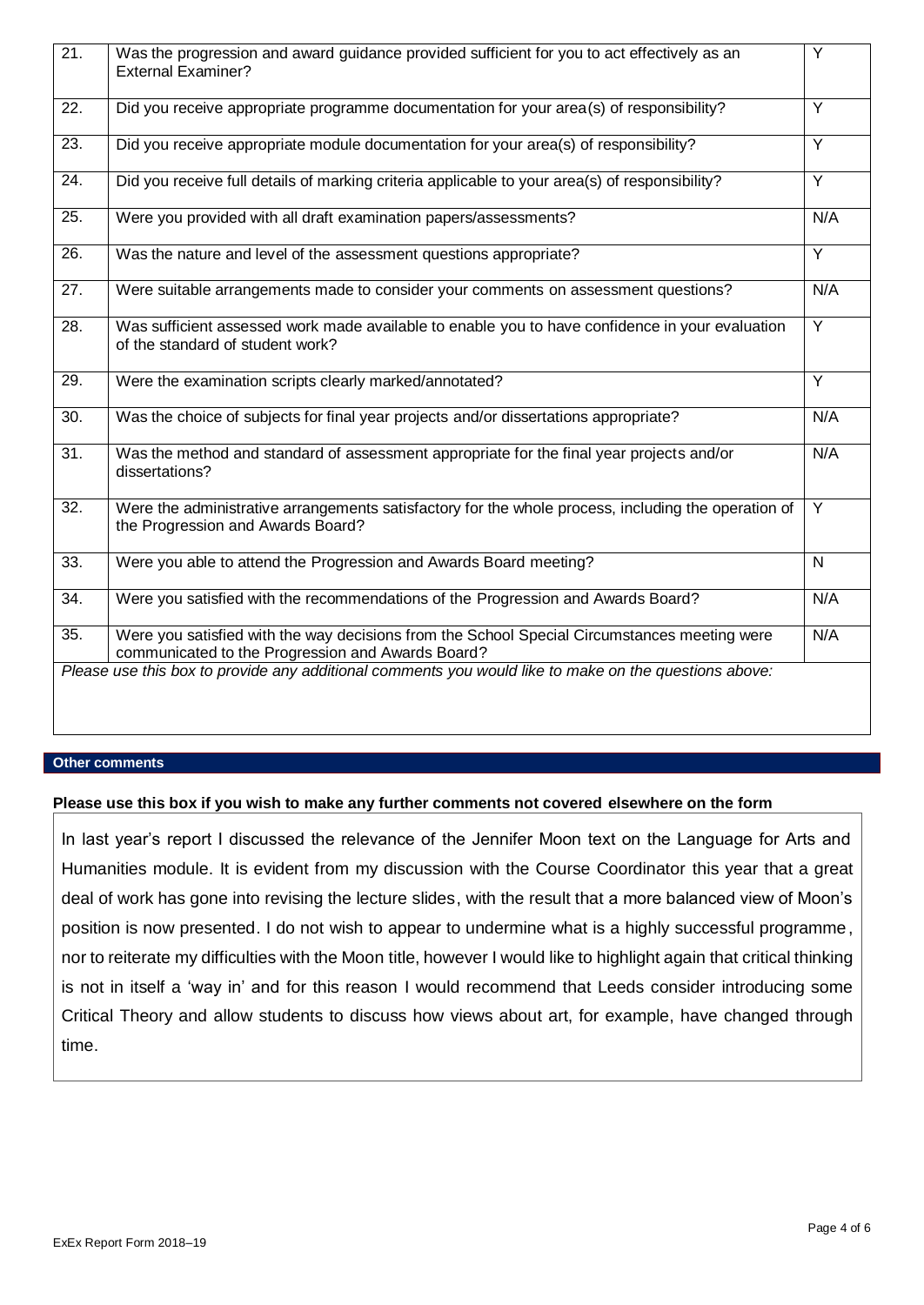# **Part C: School Response to External Examiner Report**

#### **Name of School and Head of School (or nominee)**

*Title and Name of Examiner:*

| Subject(s):                   | Arts and Humanities; Education                                           |  |
|-------------------------------|--------------------------------------------------------------------------|--|
| Programme(s) / Module(s):     | ELU3009 Language for Arts and Humanities; ELU3011 Language for Education |  |
|                               |                                                                          |  |
| Awards (e.g. BA/BSc/MSc etc): | n/a                                                                      |  |
|                               |                                                                          |  |
| Title and Name of Responder:  |                                                                          |  |
| Position*:                    | Module leader; Module co-leads                                           |  |
| Faculty / School of:          | The Language Centre                                                      |  |
| Address for communication:    |                                                                          |  |
|                               |                                                                          |  |
| Email:                        |                                                                          |  |
| Telephone:                    |                                                                          |  |

*\*If the individual responding to the report is not the Head of School please state their position within the School.*

#### **Completing the School response**

The completed School response (including the full original report) must be sent directly to the External Examiner. A copy must also be emailed to the Quality Assurance Team a[t qat@leeds.ac.uk.](mailto:qat@leeds.ac.uk) External Examiners should receive a formal response no later than six weeks after receipt of the original report.

#### *Response to Points of innovation and/or good practice*

#### ELU3009

It is very good to see a formative assessment being so highly praised, particularly one that involves a digital element. We recognise the necessity for reflection on the course and see this task as an excellent way of providing that.

### ELU3011

The reflective tasks will continue to feature in the module in 2020, as will the embedded independent study tasks.

#### *Response to Enhancements made from the previous year*

### ELU3009 & ELU3011

It is pleasing that was happy with the improved access to the modules and recognises our use of Minerva as best practice in the field.

#### *Response to Matters for Urgent Attention*

*If any areas have been identified for urgent attention before the programme is offered again please provide a specific response to them here:*

### ELU3009 & ELU3011

There were no matters for urgent attention.

#### *Response to questions 1-7 (and related comments)*

*Schools may provide a general response; however, where Examiners raise specific points these must be addressed individually:*

ELU3009 & ELU3011